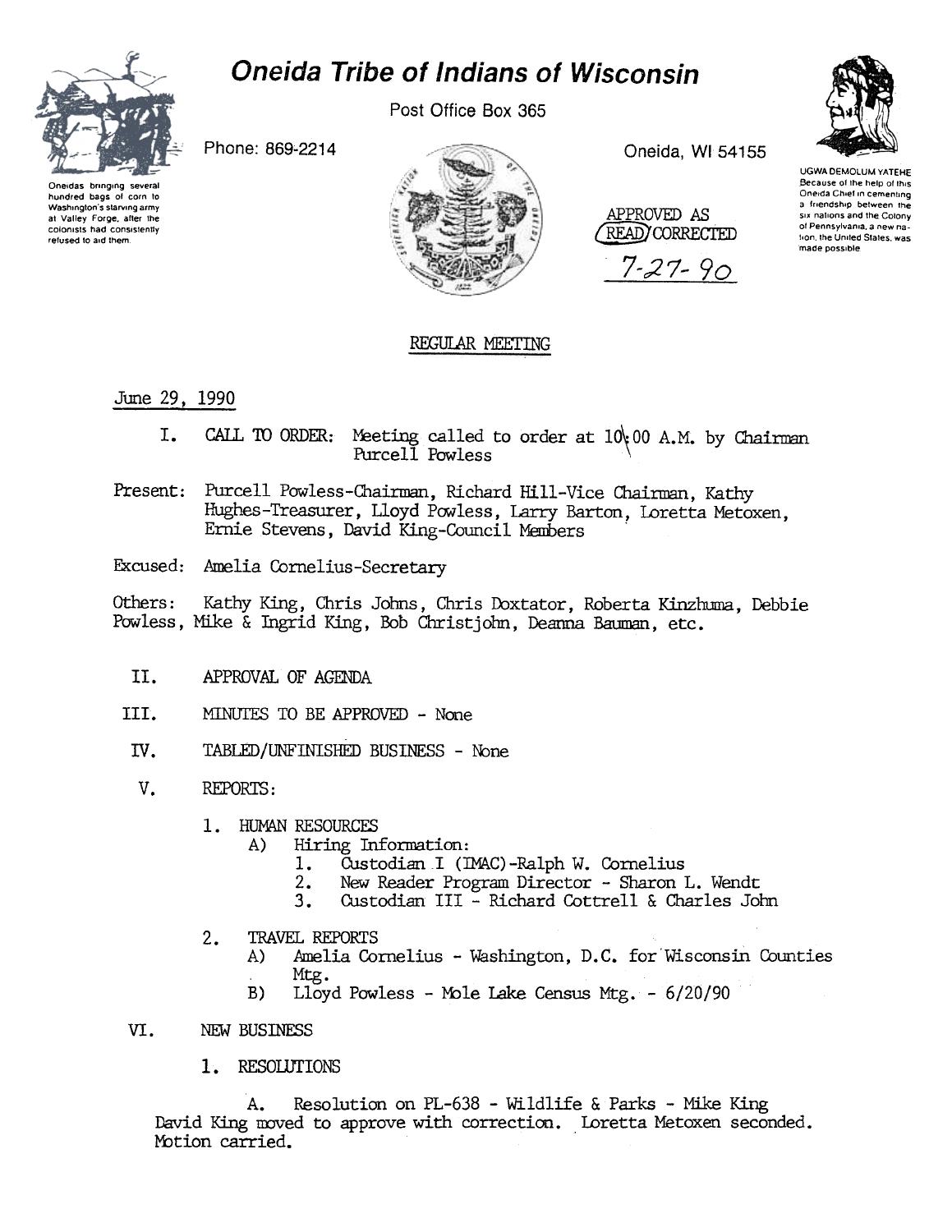Oneida Tribe of Indians of Wisconsin Regular Meeting -June 29, 1990 Page 2

- WHEREAS, the Oneida Tribe of Indians of Wisconsin is a governing body eligible to apply for contracts and grants with the BUreau of Indian Affairs, and
- WHEREAS, the Oneida Tribe of Indians of Wisconsin has determined that it will exercise the ability by applying for a Parks and Wildlife Contract with the Bureau of Indian Affairs.

NOW, THEREFORE BE IT RESOLVED: that the Oneida Tribe hereby desires to contract with the Bureau of Indian Affairs during the 1991 Fiscal Year for funds to provide for the mnagerent and conservation of Parks and Wildlife on the Oneida Reservation in the amount of  $$90,000$ .

BE IT FURTHER RESOLVED: that the Oneida Tribal Chairman is authorized to negotiate and execute the contract and amendments thereto as necessary for the continuation of the contract, and

BE IT FURTHER RESOLVED: that the authorities granted herein shall be effective until such a tine as the Cneida Tribal Governing Body takes further action by resolution.

> B. Information: Oneida Trust Committee Resolution #6-30-90-A and Addendum to Resolution  $#6-30-90-A$  - Debbie Powless

Provided as information to Business Committee. Loretta requested that the second paragraph be reworded.

- 2. REQUESTS :
	- A. Introduction of Little Miss Oneida Princess. Sarah King -Debbie Powless

Sarah was introduced to the Business Committee and would be available for public appearance as requested.

> B. Bingo Pass Requests (11) for Little Ms. Oneida Pow-Wow Princess Volunteers - Sandra Ninham

Kathy Hughes moved to approve. Ernie Stevens seconded. Motion carried.

C. Pow-wow Committee Request - Dorothy Powless

The pow-wow committee stated that the Retail Division has an amount of uncommitted dollars in it's advertising budget that could be utilized for pow-wow activities. The pow-wow committee feels it could promote the retail outlets through the pow-wow and encourage visitors to patronize the convenience stores. A report on expenditures, visitor counts, would be provided to the Business Conmittee after the event.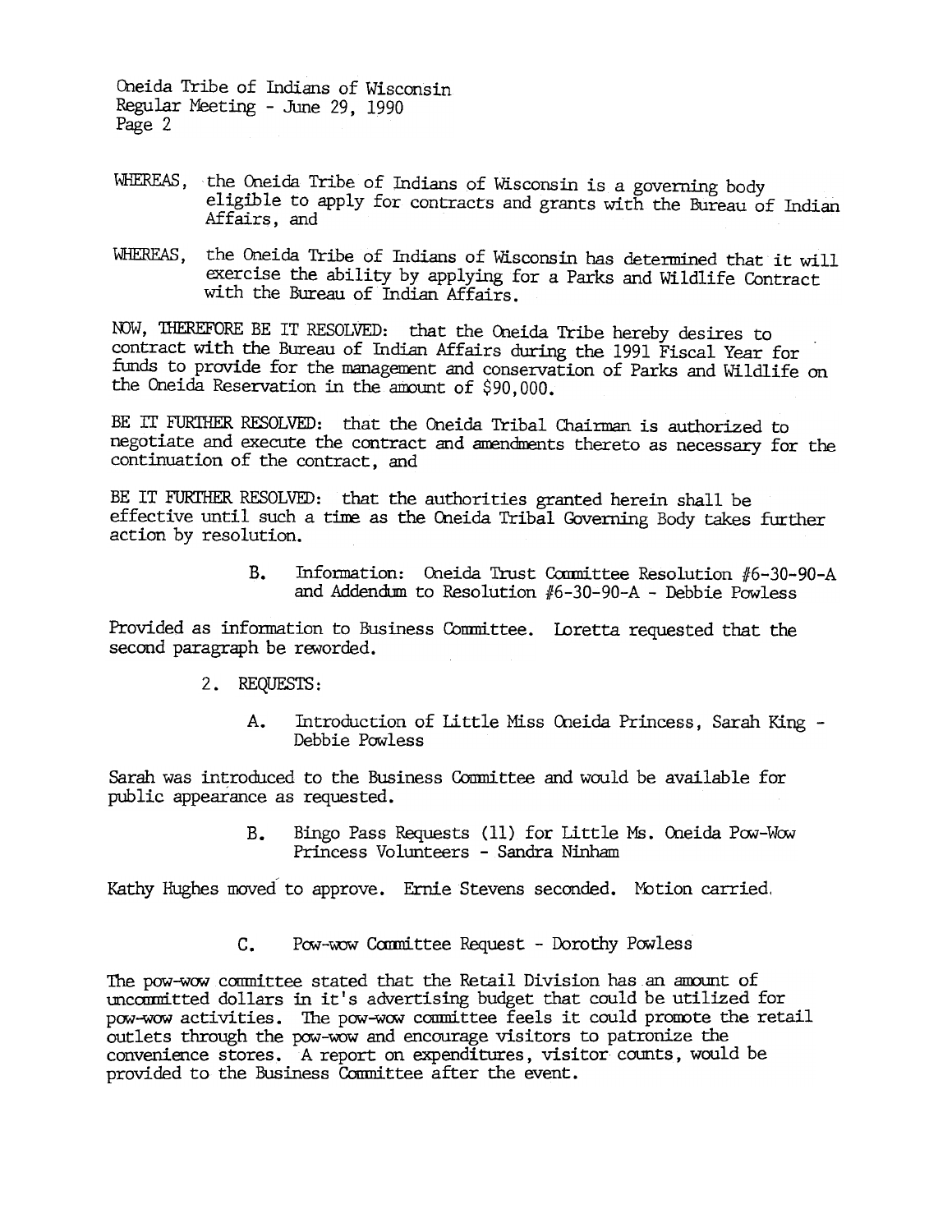Oneida Tribe of Indians of WI Regular Meeting -June 29, 1990 Page 2

Kathy Hughes made a motion to refer this request to the General Manager. Rick Hill seconded. Motion carried.

- Land Committee Recommendations of June 26, 1990 Chris D. Doxtator
- 1. Wayne & Cleo Cornelius modification to delete Cleo Cornelius from Lease
- 2. Robert & Debra Danforth assigrnrent of lease to Associated Kellogg Bank for  $$56,000$ .
- Herman & Annette Melchert assignment of lease to Bank I of Green Bay for  $3.$ \$15,000.

Rick Hill moved to approve all three recommendations. David King seconded. Motion carried.

> Е. Proposed Demonstration Grant for Diabetes Grant - Deanna Bauman

Ernie Stevens moved to approve Resolution No. 6-29-90-B. David King seconded. Motion carried.

- WHEREAS, the Oneida Tribe of Indians of Wisconsin is a federally recognized Indian government and a Treaty Tribe recognized by the laws of the United States, and
- WHEREAS, the Oneida General Tribal Council is the governing body of the Oneida Tribe of Indians of Wisconsin, and
- WHEREAS, the Oneida Business Committee has been delegated the authority of Article N, Section 1 of the Oneida Tribal Constitution by the Oneida General Tribal Council, and
- WHEREAS, the Oneida Business Committee, in the interest of continuing to provide canprehensive quality health care services to its members, their families, and other Native Americans residing within the Oneida health service delivery area; and
- WHEREAS, the Indian Health Service (IHS) has funds available to support Tribal Demonstration Projects for Diabetes established under the authority of Section 103 (b) (1), ISD, P.L. 93-638, as amended by P.L. 100-472, 25 U.S.C. 450 H (b) (1).

NOW, THEREFORE BE IT RESOLVED: that the Oneida Business Committee authorizes the submission of the Tribal Demonstration Project for Diabetes grant proposal in the amount of \$39,398 to assist the Oneida Comprehensive Health Center to implement a program to facilitate: 1) the accessibility of eye health services to diabetics and those at risk of developing the disease, and 2) to provide eye care education to raise carmmity awareness of diabetic eye disease.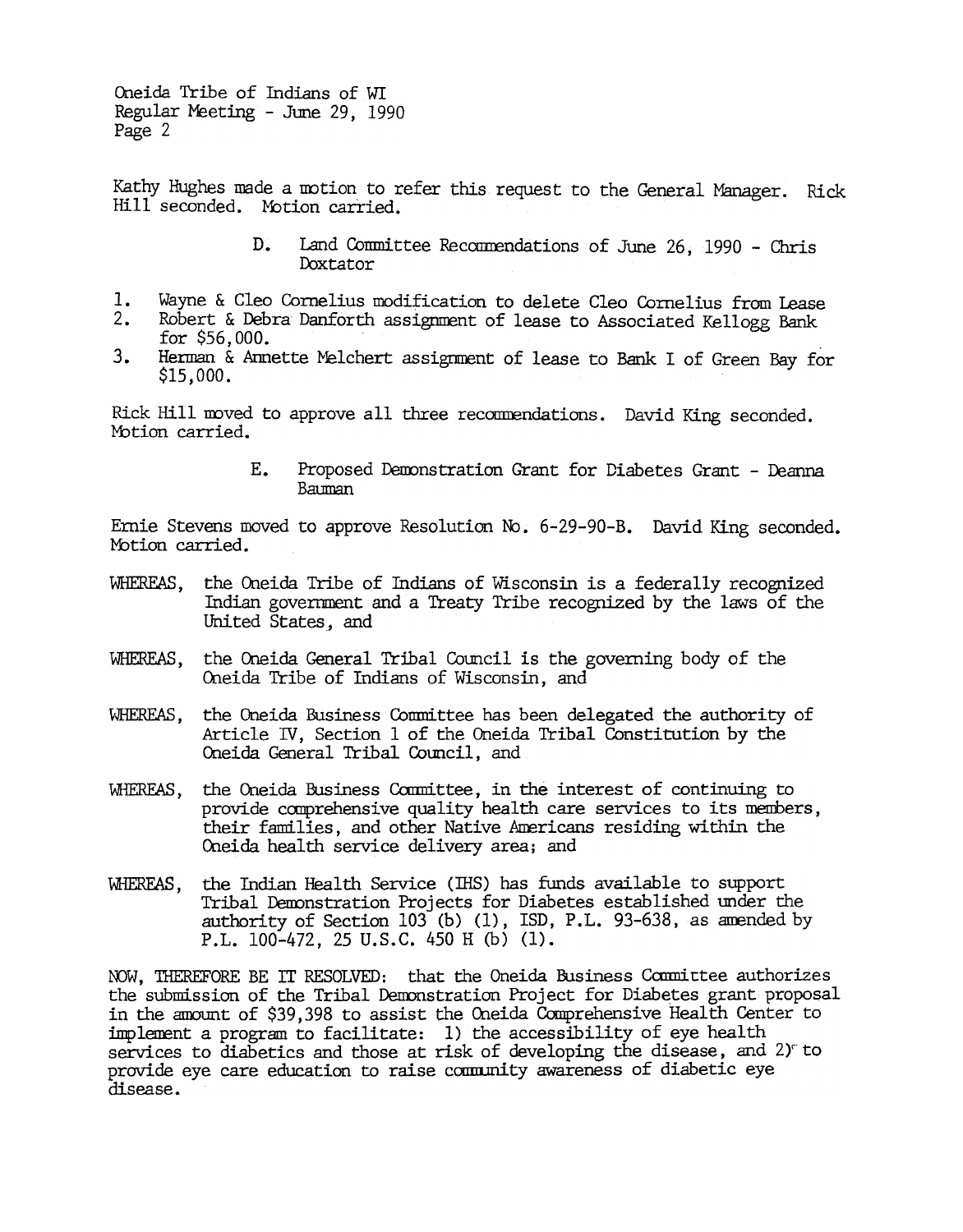Oneida Tribe of Indians of WI Regular Meeting -June 29, 1990 Page 4

BE IT FURTHER RESOLVED: that the Tribal Chairman and/or his designee; and the Oneida Community Health Manager are authorized to negotiate the grant, any amendments and/or renewals, and

BE IT FINALLY RESOLVED: that the authorization under this resolution remain in effect until rescinded or suspended.

> F. Request Additional HIP Funds to Supp lement Current HIP Projects - Roberta Kinzhuma

Roberta Kinzhuma was not present. David King moved to table, Loretta Metoxer seconded. Motion carried.

> $G_{\bullet}$ Reconsideration of Investment Resolution - Bob Christjohn

Rick Hill moved to table, Lloyd seconded. Kathy Hughes opposed. Motion carried. A meeting will be set up for Thursday, July 5, 1990 for discussion.

H. Ierter of Authorization to Solicit Donations - Sonny King<br>
Fram area businesses to raise funds for a state 3see Auth comment in<br>
force an outlier density Sonny to solicit donation<br>
(busion on Juby 12-16, 1990, invecta V Ernie Stevens moved to approve a letter authorizing Sonny to solicit donations from area businesses to raise funds for a state Babe Ruth tournament in Oneida on July 12-16, 1990. Loretta V. Metoxen seconded. David abstained. Motion carried.

Resignation of Oneida Environmental Resources Board Member, Posting of Vacant Position and Appointment of Interim Board Member

Kathy Hughes moved to accept Bruce Danforth's resignation and to post the vacancy. Ernie Stevens seconded. Motion carried. Rick moved to table the request for an interim member for further discussion. Kathy Hughes seconded. MOtion carried.

> Request From Daniel R. Pamenter for a Meeting with Business Committee

Daniel Pamenter is requesting a meeting with the BC. David moved to refer to Amelia Cornelius to set up a meeting date/time/place and to also to schedule a meeting with Nathan Smith per his request.

> L. Bingo Pass Request (20) for Winnebago Tribal Aging Center - Sandra Ninham

Loretta moved to approve. Kathy Hughes seconded. Motion carried.

Invitation to Attend "Forum on Sovereignty Divergent Jurisdictions" - Lloyd E. Powless

David King moved to approve, Kathy Hughes seconded. Motion carried.